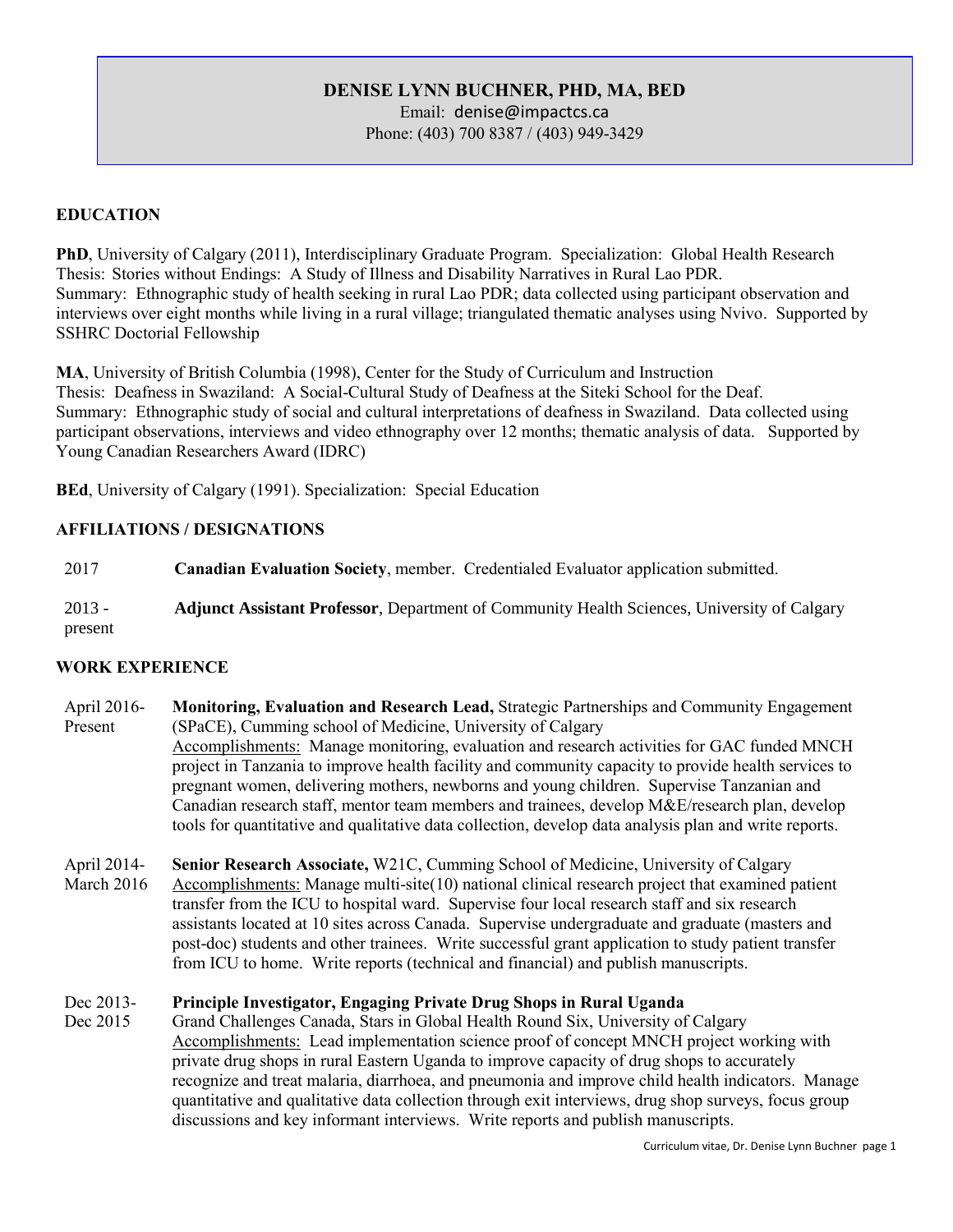Sept 2006 – Lecturer – CORE 583; Community Development in Community Rehabilitation

Aug 2016 University of Calgary, Community Rehabilitation and Disability Studies Program, Department of Community Health Sciences. Accomplishments: Develop course content and evaluation criteria for both face-to-face (fall term/yearly) and on-line (spring term/yearly) delivery. Course content includes community development, leadership, capacity building, interdisciplinary approaches to research, social determinants of health, social inclusion, community mobilization / empowerment.

July 2013 **Monitoring & Evaluation Consultant,** Healthy Child Uganda Assist Canadian and Uganda staff to prepare for a mid-term evaluation of a Maternal, Newborn and Child Health project Accomplishments: Review midline survey plans and recommend improvements; draft workplans, including logistics for midline household survey and health center audit; carry out sampling/randomization of the study; revise training manuals and train study coordinators; develop implementation plan. Write report

March 2012- Research Lead; University of Calgary, Department of Global Health and International

- May 2013 Partnerships. Location: Mbarara, Uganda and Calgary, Canada Accomplishments: 1) Lead research for baseline study for the scale-up of MNCH Interventions in two districts in Uganda; manage door-to-door surveys (˜ 5,000) health center audit (50) and qualitative data collection. Supervision/train 27 research assistants, 3 supervisors, and 6 data clerks, develop tools, analyze data, and write reports. 2) Lead endline study for ICCM MNCH pilot project using quantitative and qualitative methods. Train/supervise 15 research assistants, two supervisors and three data clerks, develop tools, analyze data, write reports, develop abstract, write proposal for scale-up, focus on capacity building and publish manuscripts.
- Sept 2013- Supervisor – MDSC 508, Honors Thesis
- April 2014 University of Calgary, Faculty of Medicine Accomplishments: Supervise a research-intensive full year course from development of a research proposal, ethics clearance, data collection, analysis and presentation.
- Sept 2012- Lecturer - MCSC 528; Foundations of Qualitative Research, Independent Study
- June 2013 University of Calgary; Department of International and Global Health Accomplishments: Develop course content; develop rubrics; reading list; learning strategy; evaluate learning
- Oct 2011- **Consultant Evaluator**, Canadian International Development Agency (CIDA):
- March 2012 Mid-term evaluation of the Micronutrient Initiative. Accomplishments: Prepare work plan, develop evaluation tools and matrices, and carry out data collection. Area of focus included Iron and folic acid for adolescent girls and pregnant/postpartum women; vitamin A for children 6-59 months and postpartum women, zinc with ORS for treatment of diarrhoea; and Iodine. Conduct field visits/collect data in India and Bangladesh; conduct in workshops; write report

#### April 2012- **Consultant Researcher**, Veterans Affairs Canada

Sept 2012 Accomplishments: Conduct Focus Group Discussions (FDG's) and Key Informant Interviews (KIIs) on the reintegration of veterans with chronic mental health conditions into the civilian workforce. Develop tools, conduct FDG and KIIs, transcribe and analyze data using thematic analysis (NVivo), write report.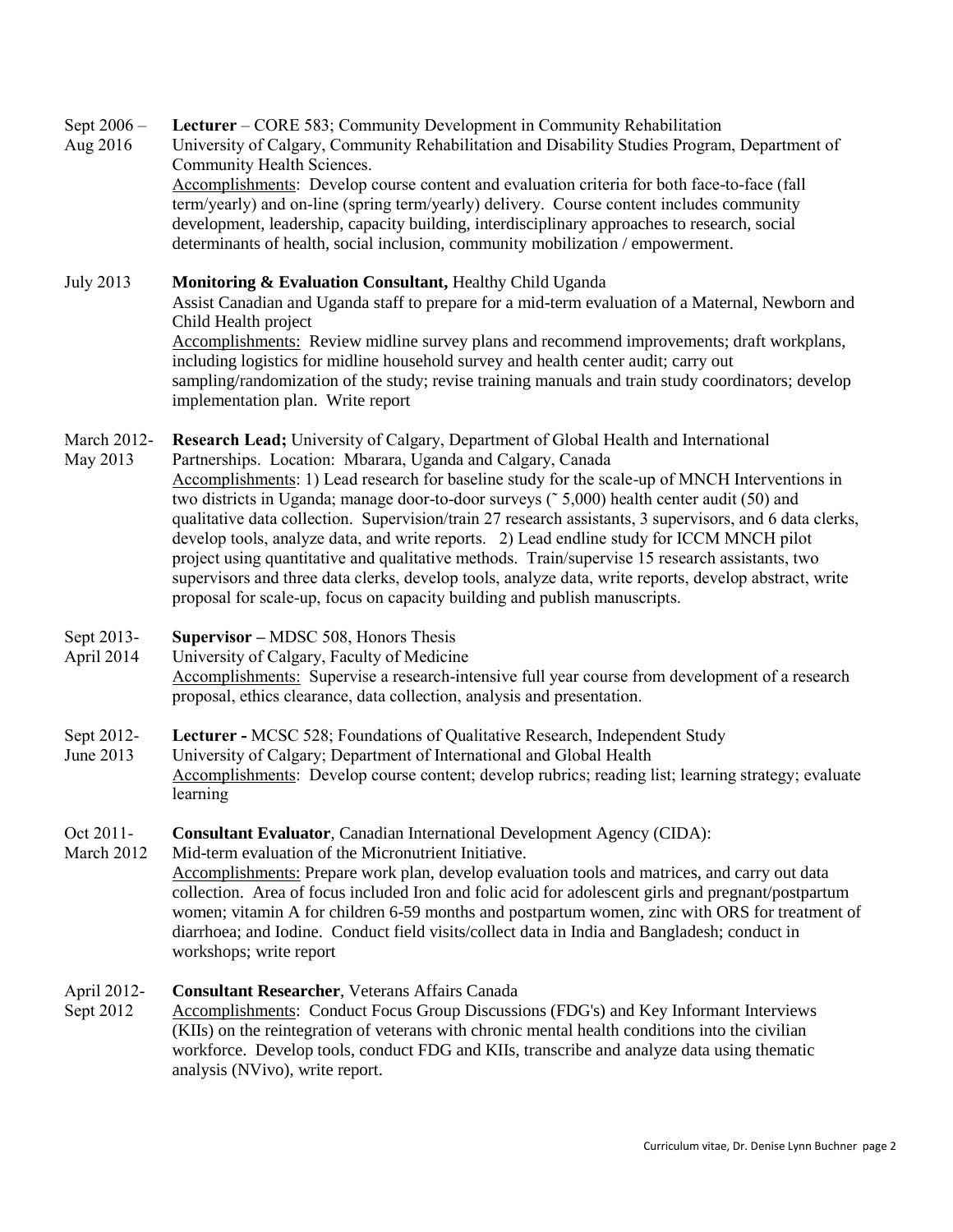#### Oct 2009- **Consultant Evaluator**, Muttart Foundation, Edmonton, Alberta

March 2010 Accomplishments: Evaluation of voluntary sector (Alberta) relationship with government and its receptiveness to the development of a provincial umbrella organization. Conduct literature review, develop and analyze provincial-wide e-survey using Survey Monkey; develop tools, conduct Focus Group Discussions and conversation café's; prepare reports; conduct findings workshop.

#### Sept 2007-**Lecturer** – CORE 425; Social Construction of Disability and Health

Dec 2007 University of Calgary, Community Rehabilitation and Disability Studies Program, Department of Community Health Sciences Accomplishments: Develop content and evaluation criteria. Course topics included social problem theory and narrative analysis.

#### Dec 2006- June 2007 Field Researcher, University of Calgary, Location: Phatang Village, Lao PDR Field research. Accomplishments: Study health seeking behaviour and barriers to health care for rural and poor populations using qualitative research methods including interviews and participant observations. Data informed PhD thesis and subsequent book.

Sept 2006- Dec 2006 **Teaching Assistant** – CORE 603-01; Foundations of Community Rehab and Disability Studies University of Calgary, Community Rehabilitation and Disability Studies Program, Department of Community Health Sciences Accomplishments: Assist with course development, delivery of lectures, and evaluation of students.

#### Sept 2005 – **Project Manager**

Dec 2007 University of Calgary, Community Rehabilitation and Disability Studies Program. Accomplishments: Manage evaluation project of how Canadian corporations use innovative information and communication technologies to employ disabled persons (Dis-IT). Funded through the SSHRC initiative in the New Economy. Prepare background documents; create workplans; supervise research team; prepare methodological framework; conduct interviews; carry out in midterm evaluation; analyze data; write and published lesson learned report; present findings; develop documents for policy consideration; and prepare annual reports.

#### Oct 2004- Educational Specialist, Self-Employment, Alberta

June 2006 Accomplishments*:* Provide supplementary educational services to students with learning challenges in a one-on-one supportive environment. Responsible for all aspects of management, marketing, planning and development of company and learning resources. **Researcher**, British Columbia Deaf, Blind and Rubella Association

#### Oct 1995- **Researcher,** British Columbia Deaf, Blind and Rubella Association

March 1996 Accomplishments: Develop qualitative research project to assess the needs of persons who were deaf/blind and living in British Columbia. Develop tool; conduct phone interviews with people who were deaf/blind or their family members in British Columbia; write report

#### Aug 1995- Field Researcher, Siteki School for the Deaf, Siteki, Swaziland

Aug 1996 Accomplishments: Research social and cultural interpretations of deafness at the Siteki School for the Deaf in Swaziland using qualitative research methods. Data informed Master's thesis.

#### Sept 1993- Early Intervention Therapist, Calgary Health Region, Alberta,

March 1999 Accomplishments: Prepare in-home intervention programs for children 0-3 years who were developmentally delayed. Assist families to access community services and follow through on recommended interventions. Manage a caseload of 8-15 clients. Conduct in-home consultations bi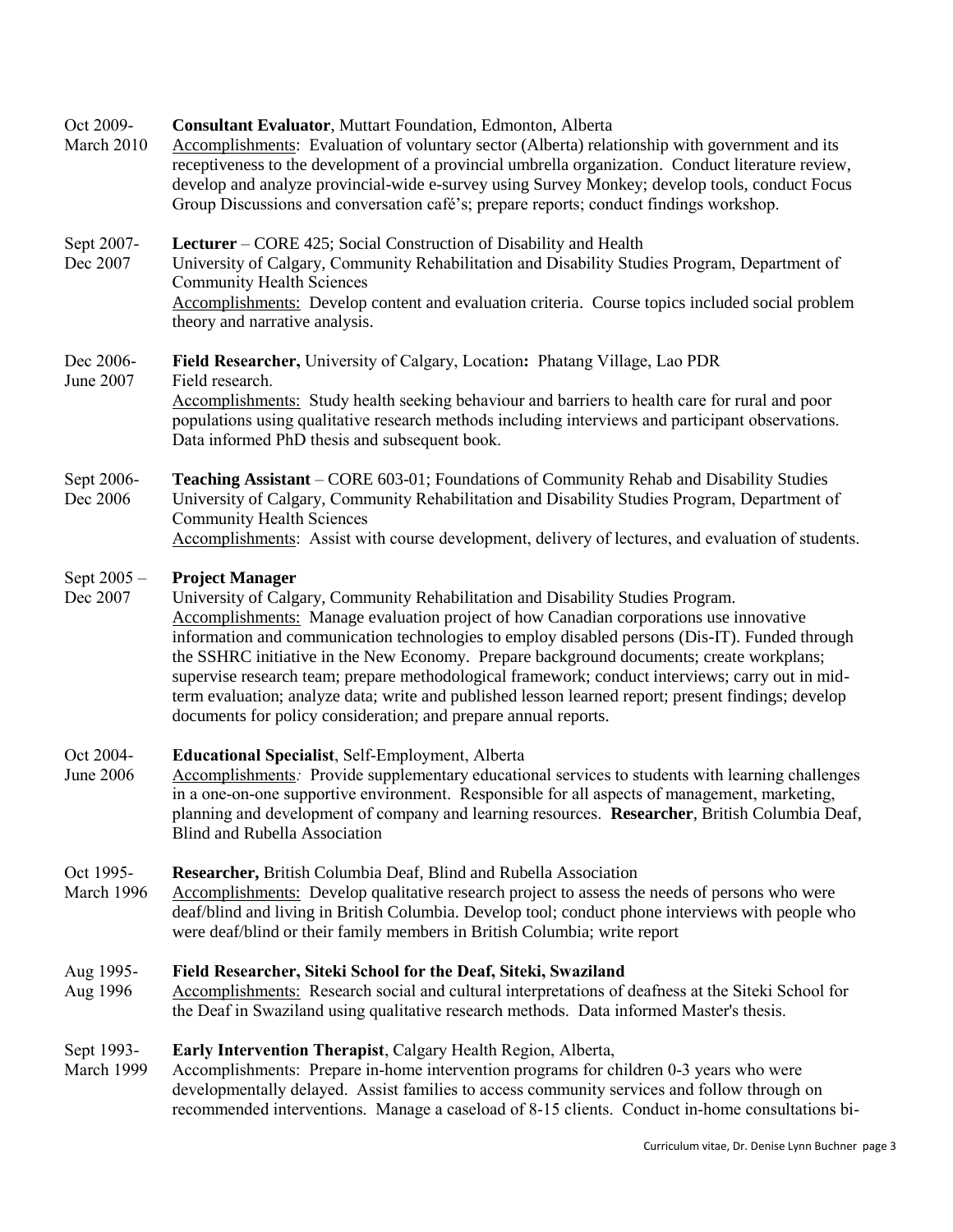monthly. Collaborate with other service providers. Assist families to connect with community services.

# **SERVICE ACTIVITIES**

Sept 2016 Present **Supervisory Committee Member,** M.Sc. Population and Public Health student Mentor student through M.Sc program to develop/carry out a study related to the impact of global health elective programs on host institutions in Uganda, Tanzania and Ethiopia.

#### July 2014 **O'Brian Institute of Public Health** member. University of Calgary

Present Supervise MDSC 508 honours thesis student; attend seminars; participate in institute activities

#### June 2009 **United Nations Institute of Research and Training (UNITAR)**

Nov 2012 Mentor Afghan fellows working in the civil service/NGO sectors of Afghanistan on projects related to community development, public health, and education to increase organizational capacity

#### Jan 2011- **Board of Directors, Plan:Net Limited**

Dec 2014 Participate in Board activities / decision making to support Plan:Net Limited, which is a consulting company that specializes in providing monitoring and evaluation / research services for international and national projects.

#### Jan 1993- **Canadian Crossroads International**, Siteki, Swaziland

June 1993 Volunteer teacher at the Siteki School for the Deaf

#### Jan 1993- **United Nations High Commission for Refugees**, Swaziland

June 1993 Assist with weekly food distribution at Mozambique refugee camp located at Malindza, Swaziland. Work with a team to conduct a census of the camp in May, 1993.

### AWARDS AND SCHOLARSHIPS

### **Post-Doctorial**

2012 Trevithick Book Prize, University of Calgary

### **Support for Doctorial Research**

| 2008-09 | SSHRC Doctorial Scholarship, University of Calgary                                   |
|---------|--------------------------------------------------------------------------------------|
| 2007-08 | University of Calgary Silver Anniversary Award, University of Calgary                |
| 2006    | Graduate Research Scholarship, University of Calgary                                 |
| 2006-07 | Chuck and Louanne Shultz Graduate Scholarship, University of Calgary                 |
| 2006-07 | University of Calgary Alumni Association Graduate Scholarship, University of Calgary |
| 2006-07 | University of Calgary International Fellowship Abroad, University of Calgary         |
| 2005-06 | Dean's Entrance Scholarship                                                          |

### **Support for Master's Research**

| 2005-06 | Special Entrance Award, University of Calgary                                |
|---------|------------------------------------------------------------------------------|
| 1995-96 | Faculty of Education Research Award, University of British Columbia          |
| 1995-96 | <b>IDRC Young Canadian Researchers Award, University of British Columbia</b> |
| 1995-96 | Syd Vernon Memorial Bursary, University of British Columbia                  |
| 1995-96 | University of British Columbia Honorarium, University of British Columbia    |

# **Undergraduate**

| 1989 | Catherine Hanier McMartin Bursary, University of Calgary |  |  |
|------|----------------------------------------------------------|--|--|
|------|----------------------------------------------------------|--|--|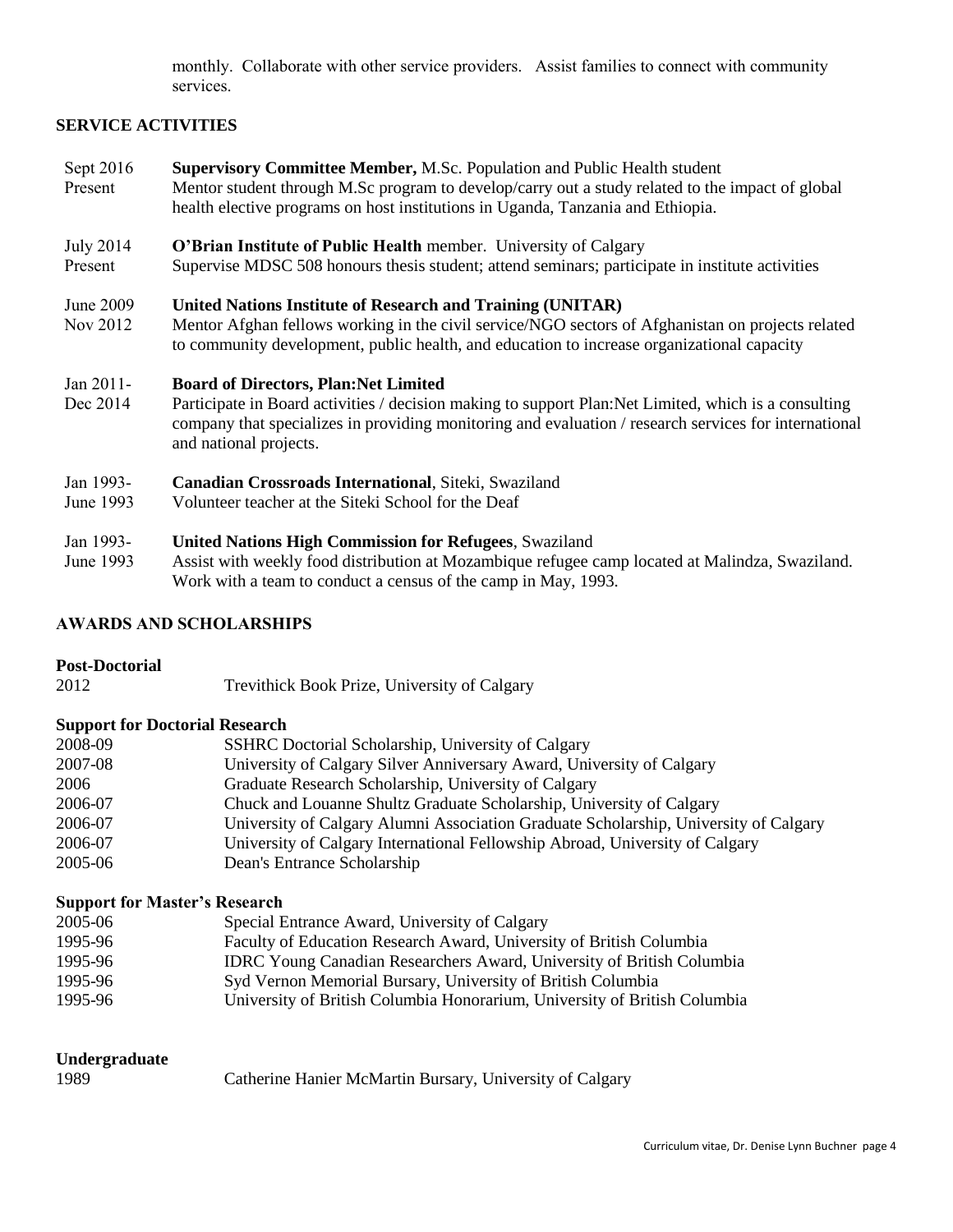### PROFESSIONAL DEVELOPMENT

| 2017          | Advanced Skills in Data Visualization, Canadian Evaluation Society webinar |
|---------------|----------------------------------------------------------------------------|
| 2017          | UNavigate program course (enhanced management skills) UC                   |
| $2005 - 2012$ | French language training, level I, II, & III, Mount Royal University       |
| 2011          | Canadian Coalition for Global Health Research; Active Member               |
| 2010          | CIDA Results-Based Management workshop, Calgary, Alberta                   |
| 2009          | Instructional Skills Workshop Certificate, University of Calgary           |
| 2009          | Results -Based Management workshop, Calgary, Alberta                       |

# TECHNICAL SKILLS

Word, Excel, PowerPoint, Nvivo, SPSS , Access, CAPI, Survey Monkey, RedCap

### RESEARCH CONTRIBUTIONS

### **Thesis**

- Buchner, D. (2011). *Stories without endings: A study of illness and disability narratives in rural Laos*. PHD Thesis: University of Calgary
- Buchner, D.L. (1998) *Deafness in Swaziland: A Social-Cultural Study of Deafness at the Siteki School for the Deaf*. Master's Thesis, University of British Columbia, Vancouver, BC.

### **Book**

Buchner, D. (2016). *Reflections of an ethnographer. stories of illness and disability in Lao PDR*. Lambart Academic Publishing, Saarbrucken, Germany. ISBN: 978-3-659-97008-5

# **Book Chapter**

Marlett, N.J., & Buchner, D.L. (1992). *Special education funding for children with severe disabilities in Alberta.* In T. Booth, W. Swann, M. Masterton, & P. Potts (Eds.). Policies for Diversity in Education, Learning for All. (p.297-403). London: Routledge.

### **Reports**

- Buchner (2012). *Baseline Report with full Analysis of Baseline Data for Healthy Child Uganda Muskoka Project*. Prepared for Healthy Child Uganda
- Buchner (2112). *Preliminary Baseline Report for Healthy Child Uganda Muskoka Project*. Prepared for Healthy Child Uganda
- LeBlanc, H., Robinson, S., Theriault, L., Hotz, C., & Buchner, D. (2012) Evaluation of the Micronutrient Initiative. P:N Limited. Prepared for CIDA global Initiatives Directorate.
- Farrar, P., & Buchner, D. (2010). Barriers and facilitators to optimal workplace re-integration of Veterans with mental health conditions. Prepared for Veterans Affairs Canada.
- Griep, L., Seidel, R., Buchner, D., Main-Thompson, N., Weaver, R., & Cox, P. (2010). *Making it work: study of the non-profit and voluntary sector in Alberta, its relations with government, and the feasibility and desirability of a sector umbrella organization.* Plan:Net Limited, Calgary. Prepared for The Muttart Foundation
- Neufeldt, A., Ackermann, M., Buchner, D., & Crawford, C. (2007). *The place of technology in employment of people with disabilities*. Calgary: Community Rehabilitation and Disability Studies Program, University of Calgary. Prepared for SSHRC, Initiatives in the New Economy.

### **Journal Articles**

Buchner, D., Kitutu, F., Cross, D., Nakamoga, E., & Awor, P. (submitted to PlosOne). *A cross-sectional study to identify*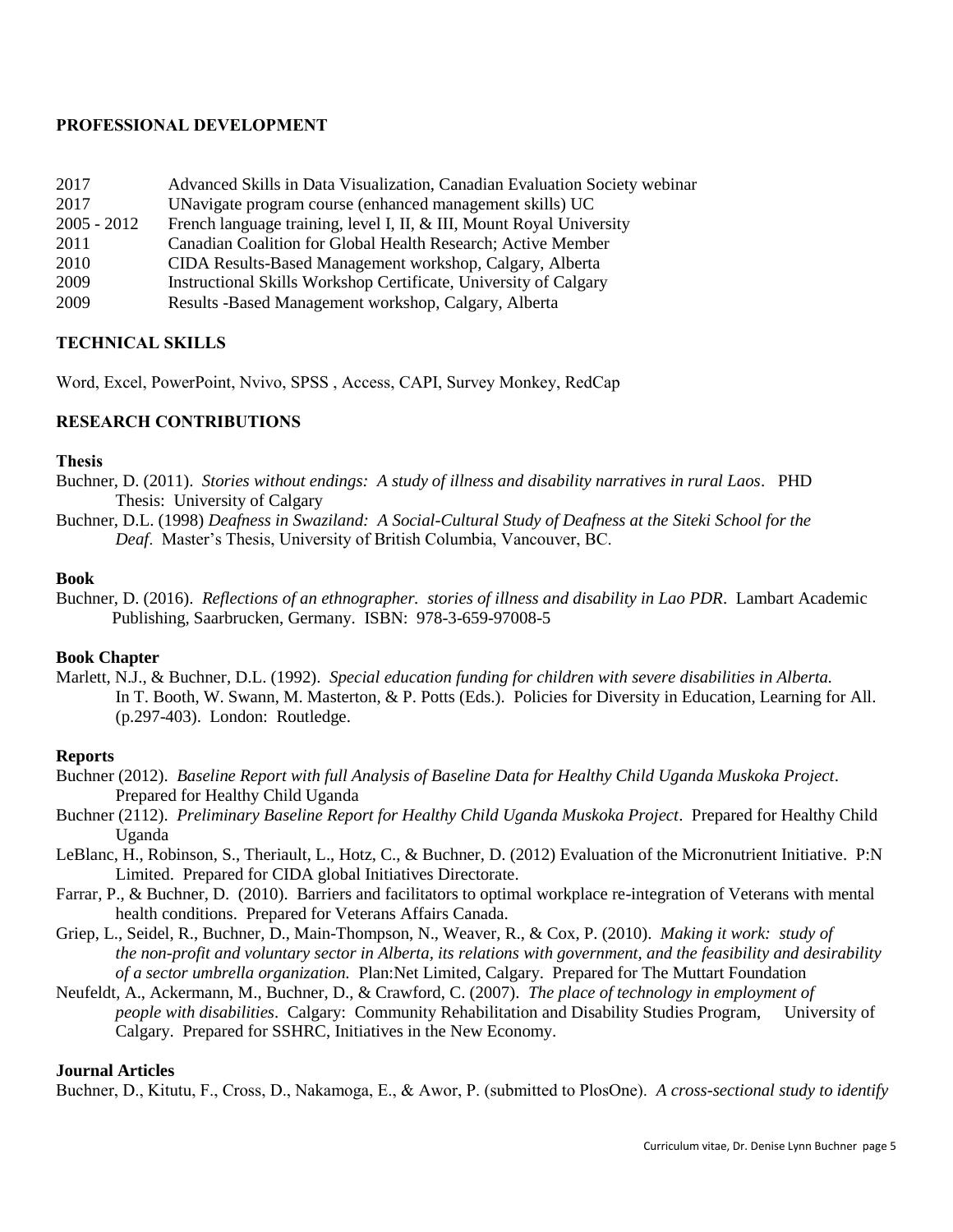*the distribution and characteristics of licensed and unlicensed private drug shops in rural Eastern Uganda to inform an iCCM intervention to improve health outcomes for children under five years*

- Brenner, J., Barigye, C., Maling, S., Kabakyenga, J., Nettel-Aguirre, A., Buchner, D., Kyomyhangi, T., Pim, C., Wotton, K., Amon, N., Singhal, N. (2017). *Where there is no doctor: Can volunteer community health workers in rural Uganda provide integrated community case management.* African Health Sciences 17(1).
- Buchner, D., Kitutu F., Cross, D., Nakamoga, E., Awor, P. (2016) *A cross sectional study to identify the distribution and characteristic of licensed and unlicensed drug shops in four sub-counties of Kamuli District in rural Eastern Uganda.* Under review by BMJ open.
- Kabakyenga, J., Barigye, C., Brenner, J., Maling, S., Buchner, D., Nettle-Aquirre, A., Singhal, N., Kyomuhangi, T., Tumuslime, D., Finch, J., MacLeod, S. (2015). *A demonstration of mobile phone deployment to support the treatment of acutely ill children under five in Bushenyi District, Uganda*. African Health Sciences (WKRO-2015-05-0391.R1).
- Buchner, D & Awor, P. (2015). A protocol for engaging unlicensed private drug shops in rural eastern Uganda for Integrated Community Case Management (ICCM) of malaria, pneumonia and diarrhoea in children under five years of age. BMJ Open 2015;5:e009133.doi:10.1136/bmjopen-2015-009133
- Buchner, D, Bagshaw, S., Dodek, P., Fowler, R., Lamongagne, F., Turgeon, A., Potestio, M., & Stelfox, T. (2015). Perspective cohort study protocol to describe the transfer of patients from intensive care units to hospital wards. BMJ Open 2015 5: doi: 10.1136/bmjopen-2015-007913.
- Buchner, D., Brenner, J., Kabakyenga, J., Kyomuhangi, T., Maling, S., Barigye, C., Nettle-Aguirre, A., & Singhal, N. (2014). Stakeholder' perceptions of integrated community case management by community health workers: a post-intervention qualitative study. PlosONE 9(6) e98610.
- Mercader, H., Teddy, K., Brenner, J., D, Buchner, D., Kabakyenga, J., & Singhal, N. (in press.). Drugs for some but not all: Inequality within community health worker teams during introduction of integrated community case management *Human Resources for Health*.
- Neufeldt, A.H., Watzke, J., Birch. G., & Buchner, D. (2006). Engaging the business/industrial sector in accessibility research: Lessons in bridge building between foreign contexts. *The information Society. Special Issue on Accessible and Inclusive Information Technologies.* 23(5).
- Buchner D. (1994). *Community-based rehabilitation: Issues and considerations for providing rehabilitation services in developing countries*. International Journal of Special Education 9(2/3), 106-122.

# Workshops/Trainings/Presentations

- 2017 *Introduction to Monitoring and Evaluation* for the Mama na Mtoto team, Presented March 30, 2017 at CUHAS, Tanzania to CUHAS staff and Mama na Mtoto team members
- 2016 Qualitative *research methods*, Presented July 20-22 to the CUHAS staff and Mama na Mtoto staff at CUHAS, Tanzania
- 2016 *Health Facility Audit data collection methods*, July 25-27, 2016 to CUHAS staff and Mama na Mtoto team members
- 2016 *Household Survey data collection training,* August 22-September 8, 2016 to CUHAS staff and Mama na Mtoto team members
- 2014 Developing and Evidence-Informed ICU Discharge Toolkit. Presented September 24, 2014 at the Annual TVN Conference, Toronto, Ontario.
- 2012 *Micronutrient Mid-Term Evaluation Results:* Presented February 17, 2012, CIDA headquarters, Ottawa, Canada with Plan:Net Limited
- 2011 *Leadership and Organizational Development for Performance and Results & Project Planning and Proposal Writing. Presented in* Abu Dhabi, UAE, July 11-20, 2011 with the United Nations Institute for Training and Research.
- *2010 State of Voluntary Sector in Alberta and Receptiveness to Overarching Organization*, Presented March 10, 2010 in Edmonton for the Muttart Board of Directors with Plan:Net limited.
- *2010 Leading Change in Organizations. Presented in Dubai, UAE, July 12-20, 2010 with the United Nations Institute for Training and Research*
- *2009 Change strategies, project implementation and team management Presented in Hiroshima, Japan October 16-23, 2009 with the United Nations Institute for Training and Research*